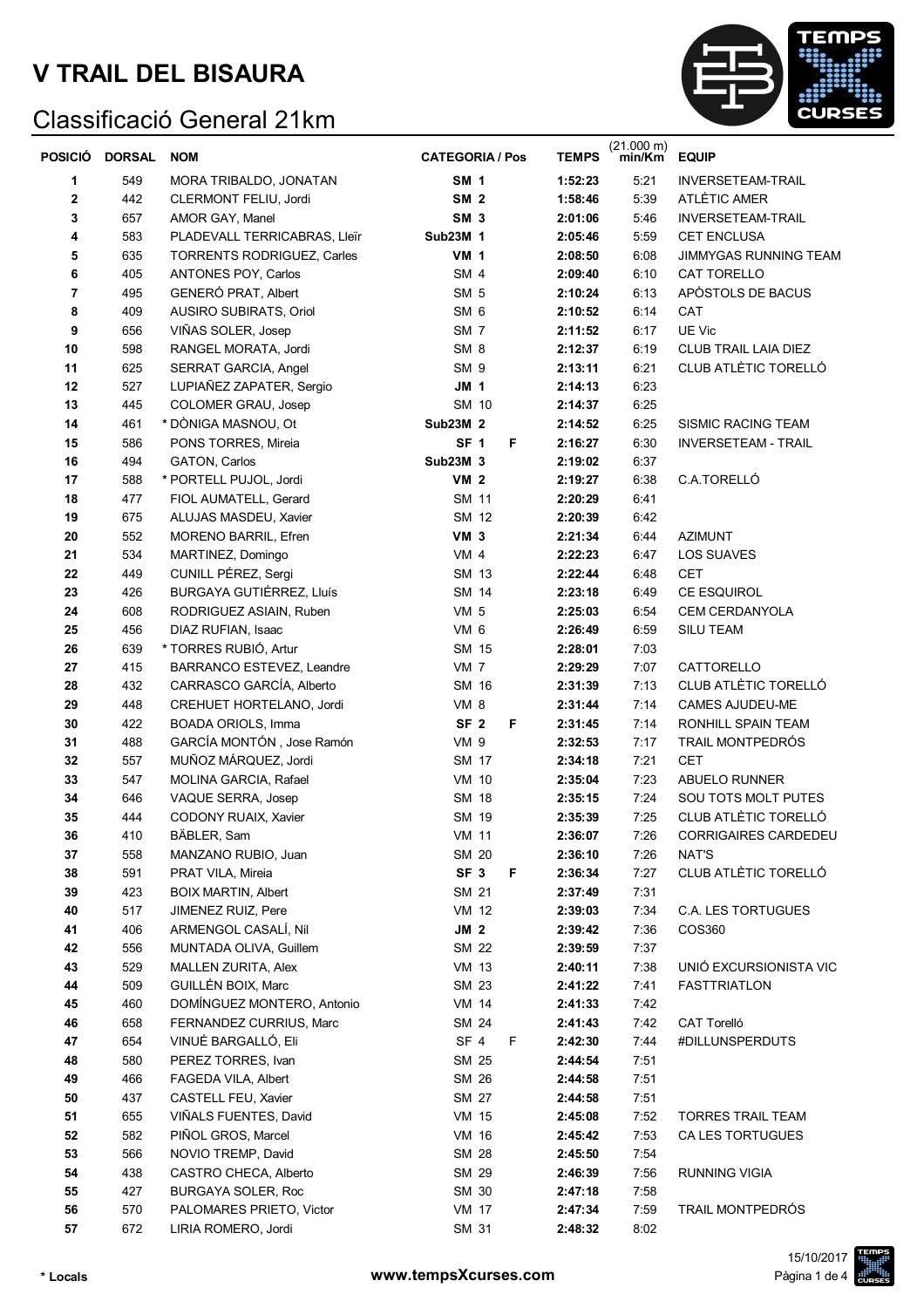

| POSICIÓ | <b>DORSAL</b> | <b>NOM</b>                   | <b>CATEGORIA / Pos</b> |     | <b>TEMPS</b> | $(21.000 \text{ m})$<br>min/Km | <b>EQUIP</b>                    |
|---------|---------------|------------------------------|------------------------|-----|--------------|--------------------------------|---------------------------------|
| 58      | 433           | CARRASCO PARELLADA, Gemma    | SF <sub>5</sub>        | F   | 2:49:25      | 8:04                           | <b>RUN RIUDEBITLLES</b>         |
| 59      | 575           | PAZ ORENCH, Carlus           | SM 32                  |     | 2:50:08      | 8:06                           |                                 |
| 60      | 446           | COMELLAS SOLÀ, Albert        | <b>VM 18</b>           |     | 2:50:20      | 8:07                           | L'Esportiu Torelló              |
| 61      | 522           | TIPAN GUTIERREZ, Jessica     | SF <sub>6</sub>        | F   | 2:50:34      | 8:07                           | <b>FILIRUN</b>                  |
| 62      | 440           | CENDRÓS CUETO, Aleix         | SM 33                  |     | 2:52:28      | 8:13                           | <b>ESPORTIU PENEDÈS</b>         |
| 63      | 574           | PASCUAL GRANADOS, Eli        | SF <sub>7</sub>        | F   | 2:52:34      | 8:13                           |                                 |
| 64      | 638           | TORRES ORTEGA, David         | VM 19                  |     | 2:52:42      | 8:13                           | ESCOLA TRAIL LAIA DÍEZ          |
| 65      | 459           | DOMINGUEZ FROILAN, Sergi     | SM 34                  |     | 2:54:01      | 8:17                           | <b>CEM CERDANYOLA</b>           |
| 66      | 486           | GALLARDO BALAGUER, Sergi     | <b>VM 20</b>           |     | 2:54:07      | 8:17                           | <b>TRAIL MONTPEDROS</b>         |
| 67      | 416           | BARRANCO ESTEVEZ, Dani       | SM 35                  |     | 2:54:25      | 8:18                           | CAT TORELLO                     |
| 68      | 632           | TAUSTE FORTUNY, Marco        | <b>VM 21</b>           |     | 2:54:44      | 8:19                           | <b>TRAIL MONTPEDRÓS</b>         |
| 69      | 619           | SANGLAS SELLABINA, Jordi     | SM 36                  |     | 2:54:58      | 8:20                           |                                 |
| 70      | 481           | FRANCO BAENA, Jordi          | Sub23M 4               |     | 2:56:30      | 8:24                           | #DILLUNSPERDUTS                 |
| 71      | 622           | SEGURA PARRA, Marta          | SF <sub>8</sub>        | F   | 2:56:38      | 8:25                           | <b>C.A.LES TORTUGUES</b>        |
| 72      | 605           | RIUS JUANOLA, Aleix          | SM 37                  |     | 2:56:48      | 8:25                           | <b>ESPORTIU TORELLO</b>         |
| 73      | 559           | MUÑOZ RODRÍGUEZ, Jèssica     | SF <sub>9</sub>        | F   | 2:57:00      | 8:26                           | TRAIL MONTPEDRÓS                |
| 74      | 502           | GÓMEZ VENTURA, Mariana       | SF 10                  | F   | 2:57:41      | 8:28                           |                                 |
| 75      | 470           | FERNÁNDEZ LÓPEZ, Adriana     | <b>Sub23F 1</b>        | F   | 2:58:05      | 8:29                           | CLUB ATLÈTIC TORELLÓ            |
| 76      | 492           | <b>GARRIGA FERRER, Júlia</b> | SF 11                  | F   | 2:58:28      | 8:30                           | <b>CE MADTEAM</b>               |
| 77      | 594           | * PUIG CARMONA, Gerard       | SM 38                  |     | 2:58:41      | 8:31                           |                                 |
| 78      | 525           | LOPEZ RION, Gemma            | <b>VF 1</b>            | F   | 2:58:46      | 8:31                           | <b>RUN BCN</b>                  |
| 79      | 565           | NOVELLAS, Daniel             | <b>VM 22</b>           |     | 2:59:18      | 8:32                           | <b>RUNNERSVALLVIDRERA</b>       |
| 80      | 550           | MORAL ROVIRA, Ferran         | SM 39                  |     | 2:59:27      | 8:33                           |                                 |
| 81      | 462           | ELIZALDE GUAICHA, Muñeco     | SM 40                  |     | 2:59:28      | 8:33                           |                                 |
| 82      | 407           | ARMENGOU MOLINS, Martí       | SM 41                  |     | 3:00:31      | 8:36                           | A RUN DE TERRA                  |
| 83      | 429           | CAÑUELO POLO, Moisés         | SM 42                  |     | 3:01:39      | 8:39                           | A RUN DE TERRA                  |
| 84      | 513           | HERNÁNDEZ TEIXIDOR, Cristina | SF 12 F                |     | 3:01:49      | 8:39                           | A.E. MATXACUCA                  |
| 85      | 463           | ENCINA LUENGO, Esther        | SF 13                  | -F  | 3:01:50      | 8:40                           | A.E. MATXACUCA                  |
| 86      | 478           | FLORES PEDREGOSA, Jose       | <b>VM 23</b>           |     | 3:01:51      | 8:40                           |                                 |
| 87      | 420           | BENITEZ VALLESPIN, Jaume     | SM 43                  |     | 3:02:40      | 8:42                           |                                 |
| 88      | 648           | VEGA AMATE, Jordi            | SM 44                  |     | 3:02:43      | 8:42                           | <b>FILIRUN</b>                  |
| 89      | 633           | TOR VIÑALS, Jesús            | <b>VM 24</b>           |     | 3:02:45      | 8:42                           | <b>RUNNING SAGI</b>             |
| 90      | 624           | SERRA MARQUEZ, Xavi          | SM 45                  |     | 3:02:46      | 8:42                           | <b>C.E.HOSTALETS DE BALENYA</b> |
| 91      | 587           | PONT RIERA, Judith           | SF 14                  | - F | 3:03:00      | 8:43                           | <b>TEAM BIOMECANICA</b>         |
| 92      | 403           | ALCALDE-MORAÑO GOMEZ, Dani   | VM 25                  |     | 3:03:48      | 8:45                           | <b>TRAIL MONTPEDROS</b>         |
| 93      | 524           | LOPEZ LOPEZ, Jordi           | VM 26                  |     | 3:03:48      | 8:45                           |                                 |
| 94      | 421           | <b>BLASCO VIU, Albert</b>    | SM 46                  |     | 3:04:15      | 8:46                           | TRAIL MONTPEDRÓS                |
| 95      | 630           | SUADES ROJAS, Josep Maria    | VM 27                  |     | 3:04:46      | 8:48                           | LLUNÀTIC CLUB                   |
| 96      | 603           | RIDAO EXTREMERA, Sergio      | SM 47                  |     | 3:06:01      | 8:51                           | <b>EQUIPO</b>                   |
| 97      | 597           | RAMOS ÁLVAREZ, David         | <b>VM 28</b>           |     | 3:06:06      | 8:52                           | CEM CERDANYOLA                  |
| 98      | 593           | PUIG ALBI, Montse            | SF 15 F                |     | 3:06:19      | 8:52                           |                                 |
| 99      | 424           | BORRULL SILVA, David         | <b>VM 29</b>           |     | 3:07:39      | 8:56                           | PENYOLETS                       |
| 100     | 562           | NAVARRO PEREZ, Josep         | SM 48                  |     | 3:07:44      | 8:56                           |                                 |
| 101     | 401           | ADILLON BOSCH, Jordi         | SM 49                  |     | 3:08:33      | 8:59                           | <b>FORTS FORCES I FERMS</b>     |
| 102     | 464           | ESCUDÉ SERRA, Josep          | <b>VM 30</b>           |     | 3:08:46      | 8:59                           | DESMUNTAMARGES NAVÀS            |
| 103     | 634           | TOR VIÑALS, Montse           | SF 16 F                |     | 3:09:35      | 9:02                           | <b>RUNNING SAGI</b>             |
| 104     | 616           | SALARICH MADORELL, Jordi     | <b>VM 31</b>           |     | 3:09:46      | 9:02                           |                                 |
| 105     | 496           | GISPERT MASO, Roger          | VM 32                  |     | 3:10:00      | 9:03                           | A RUN DE TERRA                  |
| 106     | 439           | CASTRO GIBERT, Gerard        | SM 50                  |     | 3:10:02      | 9:03                           | A RUN DE TERRA                  |
| 107     | 526           | LOPEZ TORROJA, Ester         | <b>VF 2</b>            | F   | 3:10:07      | 9:03                           | COLLSEROLA MOUNTAIN CMR         |
| 108     | 475           | FERRER PANICOT, Gerard       | SM 51                  |     | 3:10:45      | 9:05                           | TBOT                            |
| 109     | 435           | CARRILLO TORRES, Carlos      | SM 52                  |     | 3:12:12      | 9:09                           | <b>BASE ESPORTS ESTEL</b>       |
| 110     | 615           | * SALA FABREGÓ, Anna         | VF <sub>3</sub>        | F   | 3:12:14      | 9:09                           | <b>BISAURA XTREM TEAM</b>       |
| 111     | 548           | MORA RAMOS, Javier           | <b>VM 33</b>           |     | 3:12:33      | 9:10                           | <b>EQUIPO</b>                   |
| 112     | 554           | MORERA PRAT, Ferran          | SM 53                  |     | 3:13:28      | 9:13                           | #DILLUNSPERDUTS                 |
| 113     | 480           | FORNIELES SALARICH, Gerard   | SM 54                  |     | 3:13:30      | 9:13                           | #DILLUNSPERDUTS                 |
| 114     | 584           | PLANS GIL, Alex              | SM 55                  |     | 3:14:11      | 9:15                           | <b>L'ESPORTIU</b>               |

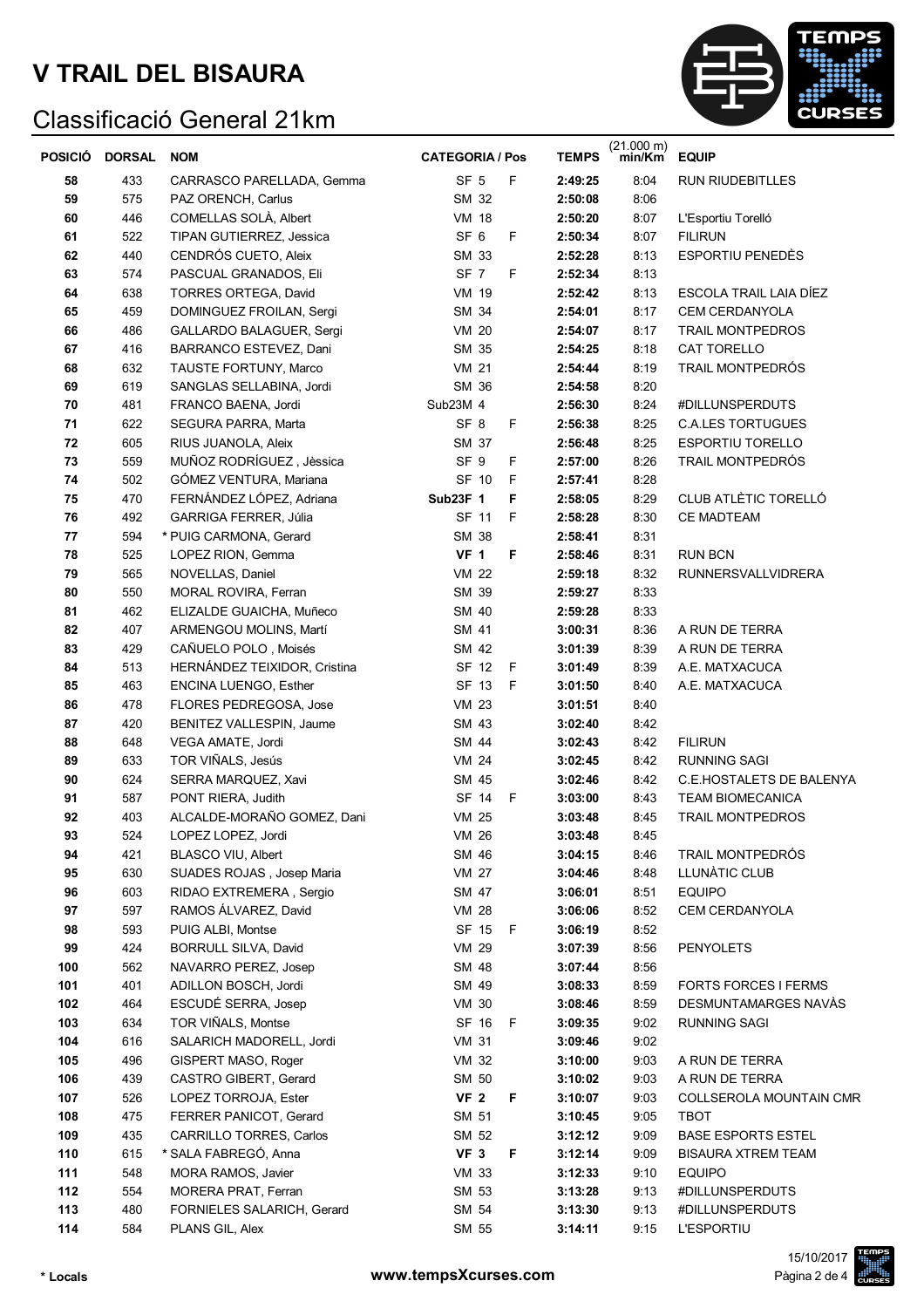

|     | POSICIÓ DORSAL | <b>NOM</b>                        | <b>CATEGORIA / Pos</b> |    | <b>TEMPS</b> | $(21.000 \text{ m})$<br>min/Km | <b>EQUIP</b>              |
|-----|----------------|-----------------------------------|------------------------|----|--------------|--------------------------------|---------------------------|
| 115 | 510            | GUTIERREZ CASTELLS, Anna          | SF 17 F                |    | 3:14:11      | 9:15                           | <b>L'ESPORTIU</b>         |
| 116 | 518            | LEIVA TARRIAS, Alberto            | SM 56                  |    | 3:14:54      | 9:17                           |                           |
| 117 | 599            | REMÓN NAVARRO, Cecilia            | <b>VF 4</b>            | F  | 3:16:10      | 9:20                           | <b>CMR</b>                |
| 118 | 592            | PRIETO ESQUERRA, Oscar            | SM 57                  |    | 3:16:23      | 9:21                           |                           |
| 119 | 515            | HORROCKS, Karl                    | <b>VM 34</b>           |    | 3:16:49      | 9:22                           |                           |
| 120 | 452            | DE CAN NOGUERA, Guillem           | SM 58                  |    | 3:17:40      | 9:25                           |                           |
| 121 | 434            | CARRILLO, David                   | SM 59                  |    | 3:19:19      | 9:29                           | G.E.FORCES, FORTS I FERMS |
| 122 | 546            | MOLINA ARENAS, Alba               | SF 18 F                |    | 3:19:49      | 9:31                           | ASS. ESP. DIEDRE          |
| 123 | 544            | MISAS ZAMORANO, Antonio           | <b>VM 35</b>           |    | 3:21:33      | 9:36                           |                           |
| 124 | 533            | MARTIN PEREZ, Toni                | <b>VM 36</b>           |    | 3:21:38      | 9:36                           | CE Rubí                   |
| 125 | 596            | * PUJOL SOLER, Albert             | SM 60                  |    | 3:21:51      | 9:37                           |                           |
| 126 | 404            | ALEMANY RELATS, Pol               | Sub23M 5               |    | 3:22:27      | 9:38                           | <b>GAS A L'EINA</b>       |
| 127 | 516            | HUERTA DELGADO, Juan Carlos       | VM 37                  |    | 3:22:37      | 9:39                           | <b>RUNBCN</b>             |
| 128 | 650            | VIDAL DURAN, Pau                  | SM 61                  |    | 3:22:38      | 9:39                           | <b>CMR</b>                |
| 129 | 623            | SEGURA TORRES, Joan               | <b>VM 38</b>           |    | 3:22:39      | 9:39                           | <b>BASE ESPORTS ESTEL</b> |
| 130 | 581            | PINO NAVARRO, Ricard              | VM 39                  |    | 3:22:47      | 9:39                           | <b>TRAIL CER</b>          |
| 131 | 609            | RODRIGUEZ MARTINEZ, Francisco     | VM 40                  |    | 3:22:50      | 9:40                           |                           |
| 132 | 614            | SACO RUIZ, Mario                  | VM 41                  |    | 3:23:02      | 9:40                           | COR CASTELLDEFELS RUNNERS |
| 133 | 579            | PÉREZ MADRID, Silvia              | SF 19 F                |    | 3:23:02      | 9:40                           | COR CASTELLDEFELS RUNNERS |
| 134 | 637            | <b>TORRES GUTIERREZ, David</b>    | VM 42                  |    | 3:24:25      | 9:44                           |                           |
| 135 | 674            | MEJORADO ACOSTA, Josep Mª         | SM 62                  |    | 3:24:26      | 9:44                           |                           |
| 136 | 538            | MASNOU BLANCAFORT, David          | VM 43                  |    | 3:24:46      | 9:45                           |                           |
| 137 | 577            | PERDOMO LOPEZ, Laura              | SF 20                  | F  | 3:25:34      | 9:47                           |                           |
| 138 | 553            | MORENO RODRIGUEZ, Tony            | SM 63                  |    | 3:27:28      | 9:53                           |                           |
| 139 | 641            | URBEA I CASTELLS, Anna            | SF 21                  | F  | 3:27:37      | 9:53                           | L'ESPORTIU TORELLO        |
| 140 | 490            | <b>GARCIA SUBIRANA, Roger</b>     | SM 64                  |    | 3:28:02      | 9:54                           | <b>SLEEPY'S TEAM</b>      |
| 141 | 571            | PALOMAS RIERA, Clàudia            | SF 22 F                |    | 3:28:03      | 9:54                           | <b>SLEEPY'S TEAM</b>      |
| 142 | 504            | <b>GRADAILLE VILAR, Francisco</b> | SM 65                  |    | 3:28:19      | 9:55                           |                           |
| 143 | 590            | POVEDANO BARDOLET, Guillem        | SM 66                  |    | 3:28:57      | 9:57                           | #DILLUNSPERDUTS           |
| 144 | 569            | PADROSA MACIAS, Jordi             | VM 44                  |    | 3:30:07      | 10:00                          | <b>RUNBCN</b>             |
| 145 | 645            | VALLES, Marc                      | SM 67                  |    | 3:32:12      | 10:06                          | ARUNDETERRA               |
| 146 | 578            | PÉREZ BOVÉ, Olga                  | SF 23 F                |    | 3:32:12      | 10:06                          | <b>ARUNDETERRA</b>        |
| 147 | 673            | AMILS XAMPRÓ, Alexis              | <b>VM 45</b>           |    | 3:32:16      | 10:06                          |                           |
| 148 | 450            | DA SILVA LIMA, Leila              | SF 24                  | F  | 3:35:45      | 10:16                          |                           |
| 149 | 537            | MARTINEZ MORENO, Elisabet         | SF 25 F                |    | 3:35:55      | 10:17                          | <b>GARRAF RUNNERS</b>     |
| 150 | 560            | * MUÑOZ VILLEGAS, Manuel          | VM 46                  |    | 3:36:28      | 10:18                          | Bisaura                   |
| 151 | 613            | RUIZ MUÑOZ, Carlos                | SM 68                  |    | 3:36:41      | 10:19                          | 9BR - NOU BARRIS RUNNERS  |
| 152 | 542            | MIGUEL GARCIA, María Del Carmen   | VF <sub>5</sub>        | F  | 3:38:19      | 10:24                          |                           |
| 153 | 431            | CARDELLACH, Noemi Cardellach      | VF 6                   | F  | 3:38:20      | 10:24                          | <b>CMR</b>                |
| 154 | 443            | CODERCH LASSALETTA, Víctor        | VM 47                  |    | 3:38:56      | 10:26                          | A RUN DE TERRA            |
| 155 | 627            | * SORIANO BLAZQUEZ, David         | VM 48                  |    | 3:39:10      | 10:26                          | <b>MONTESQUIU TEAM</b>    |
| 156 | 430            | * CARBONELL MERINO, Dani          | VM 49                  |    | 3:39:12      | 10:26                          | CATORELLO                 |
| 157 | 573            | * PARRAMON GARCIA, Jordi          | VM 50                  |    | 3:39:12      | 10:26                          | MONTESQUIU TEAM           |
| 158 | 595            | PUJOL HOMS, Montse                | VF 7 F                 |    | 3:40:50      | 10:31                          | CATORELLÓ                 |
| 159 | 606            | ROBLEDO, SERGI, Camacho           | VM 51                  |    | 3:41:33      | 10:33                          | RUNNING PRAT              |
| 160 | 620            | SAURI BOSCH, Joan Lluis           | SM 69                  |    | 03:44:27     | 10:41                          |                           |
| 161 | 414            | BARNANCHO RODRÍGUEZ, José Antonio | VM 52                  |    | 03:44:35     | 10:42                          | Mataró Race               |
| 162 | 642            | VALDEOLIVA CANO, Jose Luis        | VM 53                  |    | 3:45:50      | 10:45                          | TRAIL CER DE RUBI         |
| 163 | 585            | PLOMER, Barbara                   | VF 8                   | F  | 3:47:32      | 10:50                          | <b>RUNBCN</b>             |
| 164 | 643            | VALLCANERA AMBIELA, Eva           | SF 26                  | F. | 3:47:32      | 10:50                          | <b>RUN BCN</b>            |
| 165 | 659            | REDONDO BOADA, Joanna             | SF 27 F                |    | 3:47:32      | 10:50                          | <b>RUNBCN</b>             |
| 166 | 628            | SOSA FERNANDEZ, Nadia             | SF 28                  | F  | 3:47:32      | 10:50                          | Run BCN                   |
| 167 | 497            | GIUFFRE, Ricky                    | <b>SM 70</b>           |    | 3:53:05      | 11:06                          | <b>IRW LEIVA</b>          |
| 168 | 651            | VILADERRAMS, Mireia               | SF 29 F                |    | 3:53:26      | 11:07                          | <b>GIN TONIC TEAM</b>     |
| 169 | 447            | COMINO SAELICES, Deme             | VM 54                  |    | 3:53:36      | 11:07                          |                           |
| 170 | 532            | MAÑOSA CURTO, Rosa                | VF 9                   | F  | 3:53:56      | 11:08                          | <b>ESPAI TORTUGA</b>      |
| 171 | 717            | <b>BARRIL PORCAR, Santi</b>       | VM 55                  |    | 3:53:57      | 11:08                          | <b>ESPAI TORTUGA</b>      |